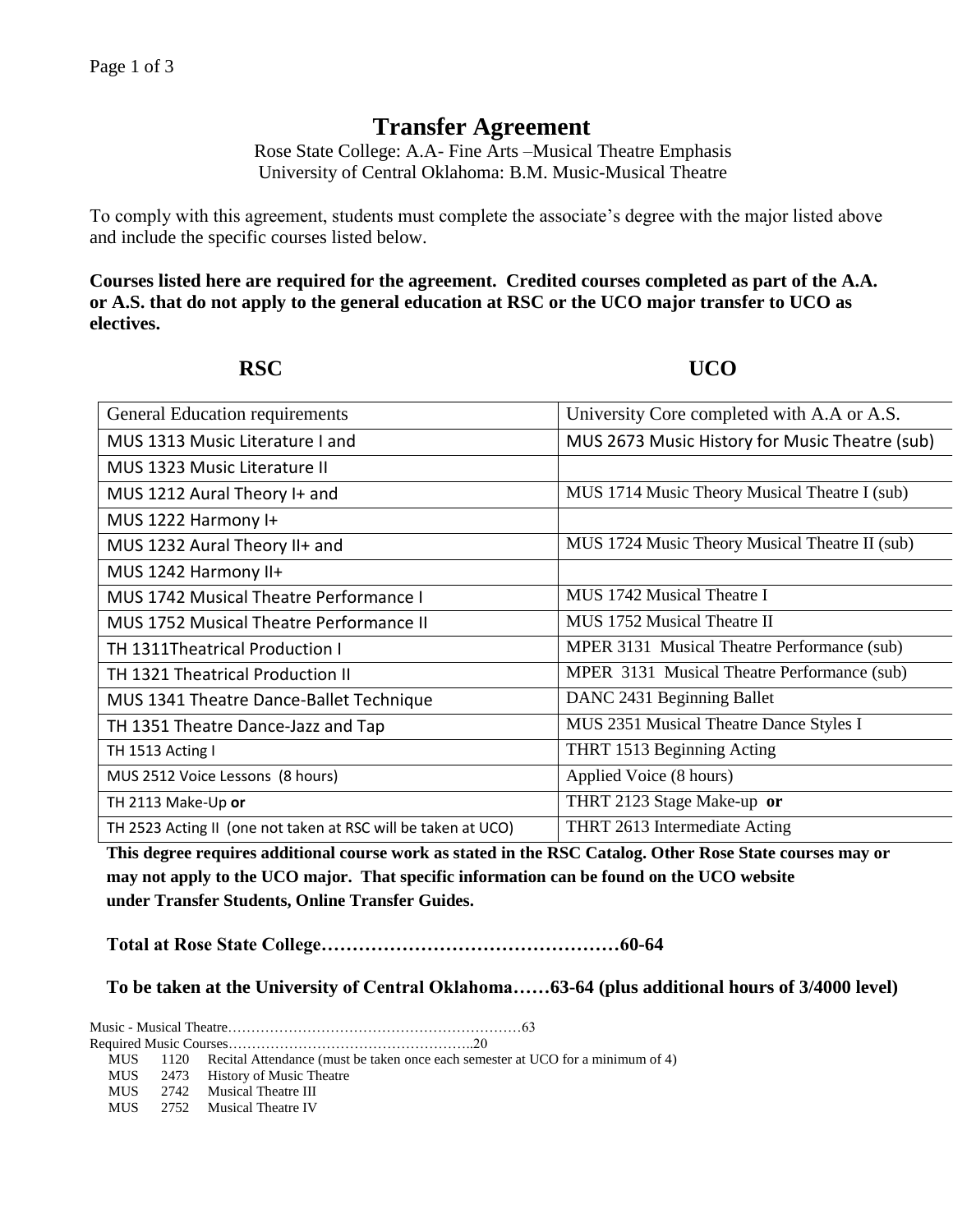## Page 2 of 3

| <b>MUS</b> | 3552 | Vocal Sight Singing                                                |
|------------|------|--------------------------------------------------------------------|
| <b>MUS</b> | 3742 | <b>Musical Theatre V</b>                                           |
| <b>MUS</b> | 3752 | <b>Musical Theatre VI</b>                                          |
| <b>MUS</b> | 4213 | Music Theatre Directing I                                          |
| <b>MUS</b> | 4742 | <b>Musical Theatre VII</b>                                         |
| <b>MUS</b> | 4752 | <b>Musical Theatre VIII</b>                                        |
|            |      |                                                                    |
| DANC 1621  |      | <b>Beginning Tap Dancing</b>                                       |
| DANC 2441  |      | Beginning Jazz and Theatre Dance                                   |
| DANC 2481  |      | Intermediate Ballet                                                |
| DANC 2491  |      | Intermediate Jazz and Theatre Dance                                |
| DANC 2621  |      | Intermediate Tap Dancing                                           |
| MUS        | 2371 | Musical Theatre Dance Styles II                                    |
| MUS        | 3351 | Musical Theatre Dance Styles III                                   |
| <b>MUS</b> | 4351 | <b>Musical Theatre Dance Styles IV</b>                             |
| THRT       | 1311 | Production and Performance: Scene Shop                             |
| THRT       | 1321 | Production and Performance: Costume Shop                           |
| THRT       | 1331 | Production and Performance: Electrics Shop                         |
| THRT       | 1341 | Production and Performance: Sound Shop                             |
| THRT       | 2123 | Stage Make-up OR (Required 2123 or 2613. The one not taken at RSC) |
| THRT       | 2613 | <b>Intermediate Acting</b>                                         |
|            |      |                                                                    |

| MPER 3131 Musical Theatre Performance (take 6 times)  4 |  |
|---------------------------------------------------------|--|
|                                                         |  |

(University Choir, Band, Orchestra, Opera Performance, Opera workshop, Chorale, Cantilena, Cantare, Chamber Choir, Kaleidoscope Dance Company)

The number of credits needed to meet degree requirements exceeds 124 hours and will vary according to course selection.

## **Other Requirements for the B.M. Degree**

Before students can be accepted as candidates for the B.M. Degree, they must demonstrate through examination a repertory and technical proficiency sufficient to justify beginning the program.

The candidates must receive minimum grades of "B" in their applied major courses each semester they are enrolled. Failure to do so will necessitate a repetition of that semester's work.

Performance majors must complete at least 16 hours of applied study at least 8 of which must be upper division with at least 4 of those at the 4000 level.

Only students capable of playing the piano at an intermediate or higher level may take a Piano Placement Examination prior to their first enrollment to determine their eligibility to enroll in an appropriate level of Applied Piano (MPER 1000, 2000, 3020, 4000).

Students in applied music progress according to stated repertoire commensurate with the level of study and as demonstrated in a juried performance. Access to upper division 3000 and 4000 level study and to the junior level recital is authorized by the division faculty upon completion of a juried performance at the preceding level with a grade of B or higher. Continuation in the Bachelor of Music in performance program is granted at the end of the second semester of 2000 level study with a jury grade of B or higher. Any request for admission to the program coming later in the student's career will be by special audition.

**Minimum Grade Requirements**

**1. Average in all college course work and course work at UCO…………………2.75**

- **2. \* A grade of "B" or better must be earned in all major applied courses.**
- **3. A grade of "C" or better must be earned in all other courses in the major to count toward meeting degree requirements, except for applied major courses.**

Students must meet all bachelor degree requirements at UCO to include minimums of:

40 hours of upper division coursework

30 hours in residence at UCO

15 of the last 30 hours must be taken in residence at UCO

60 hours from baccalaureate granting institutions